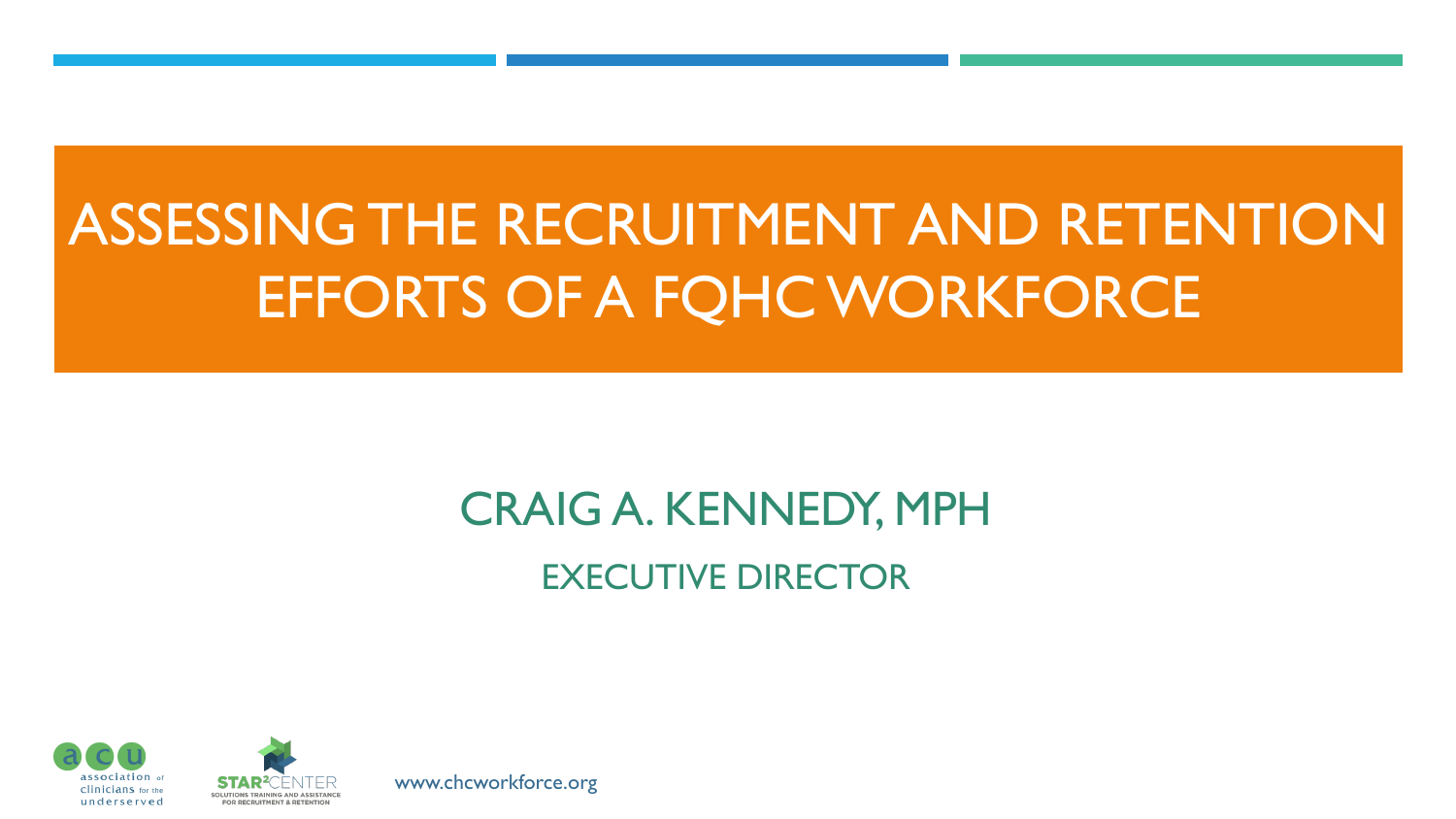# TODAY'S ACTIVITIES

✓Identify national workforce resources ✓Identify key workforce considerations ✓Laugh at Craig's jokes

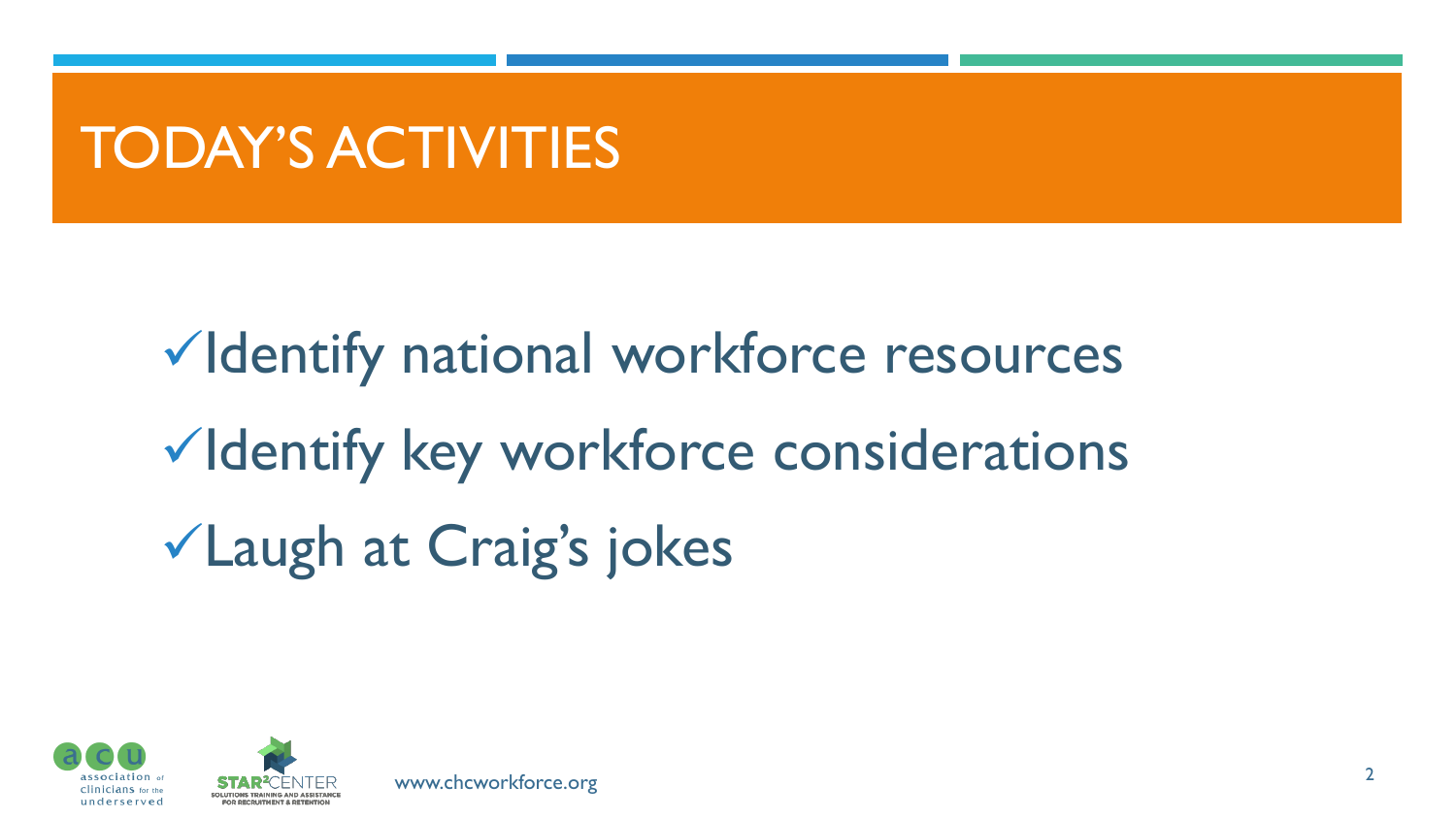# ABOUT ACU

The Association of Clinicians for the Underserved (ACU) is a nonprofit, transdisciplinary organization of clinicians, advocates and health care organizations united in a common mission to improve the health of America's underserved populations and to enhance the development and support of the health care clinicians serving these populations.

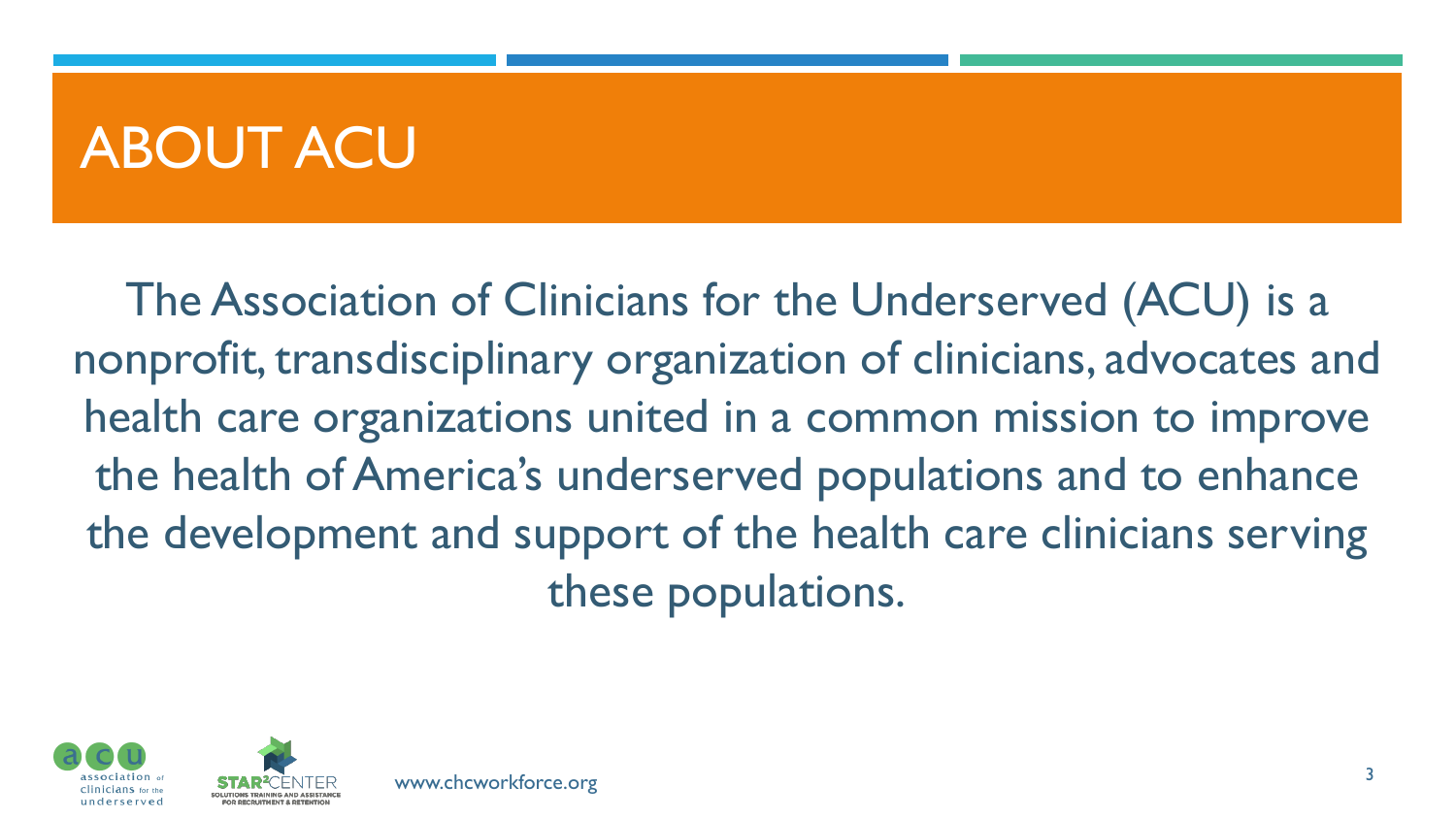# WHERE WE FIT

**STAR<sup>2</sup>CENTER** 

SOLUTIONS TRAINING AND ASSISTANCE<br>FOR RECRUITMENT & RETENTION



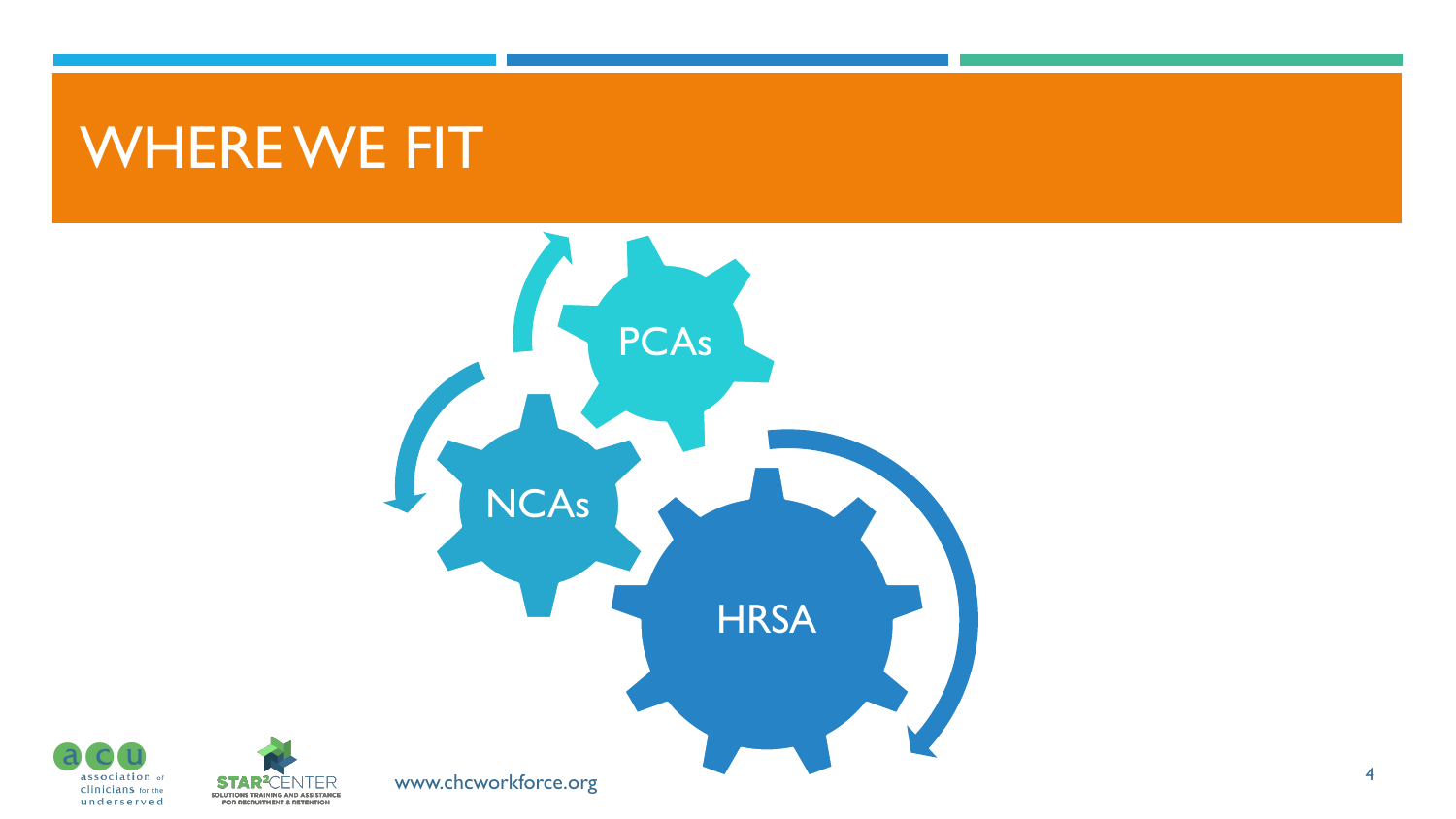# WORKFORCE NCAS





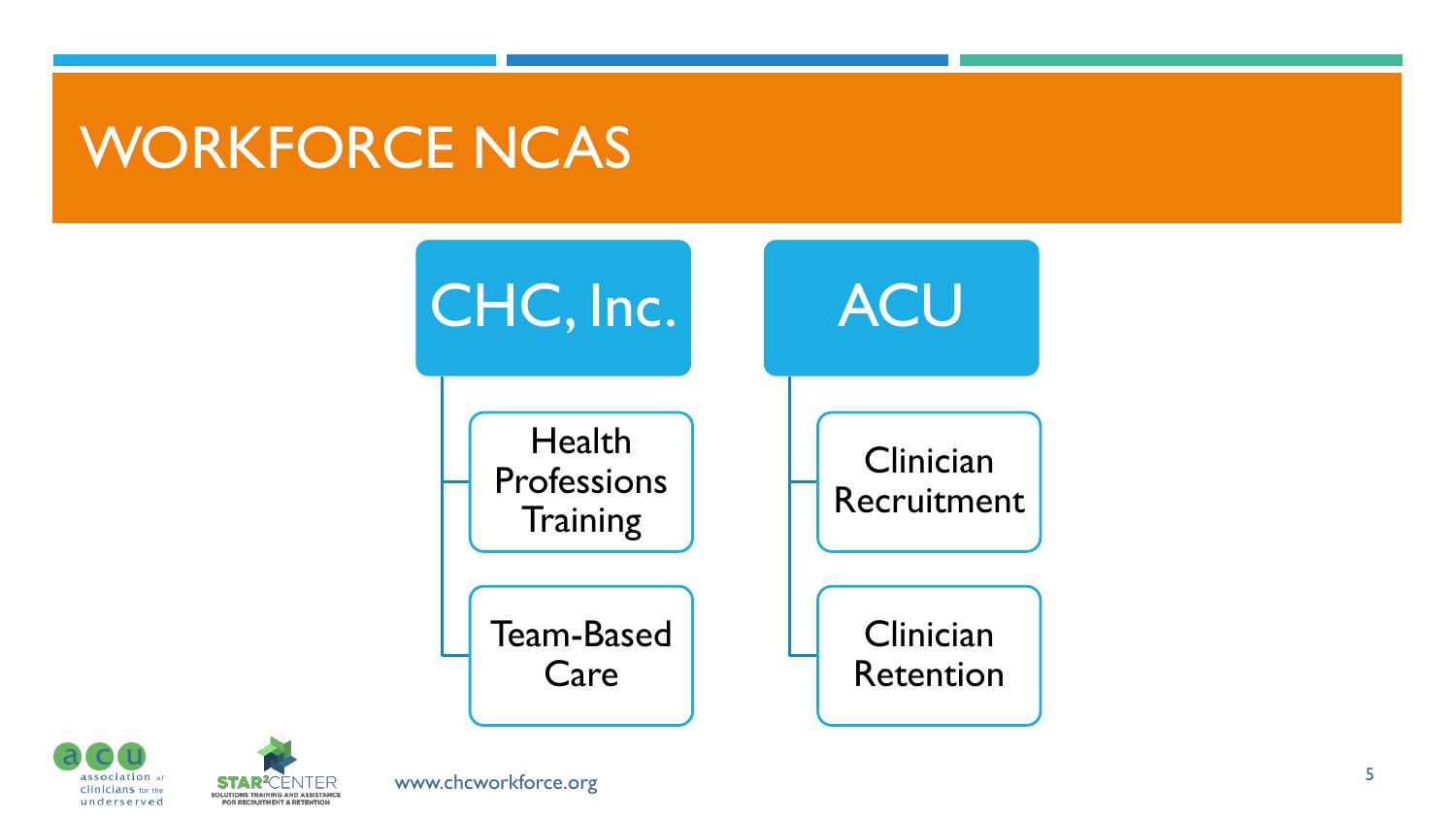# STAR² CENTER

# Solutions, Training, and Assistance for Recruitment and Retention [www.chcworkforce.org](http://www.chcworkforce.org/)



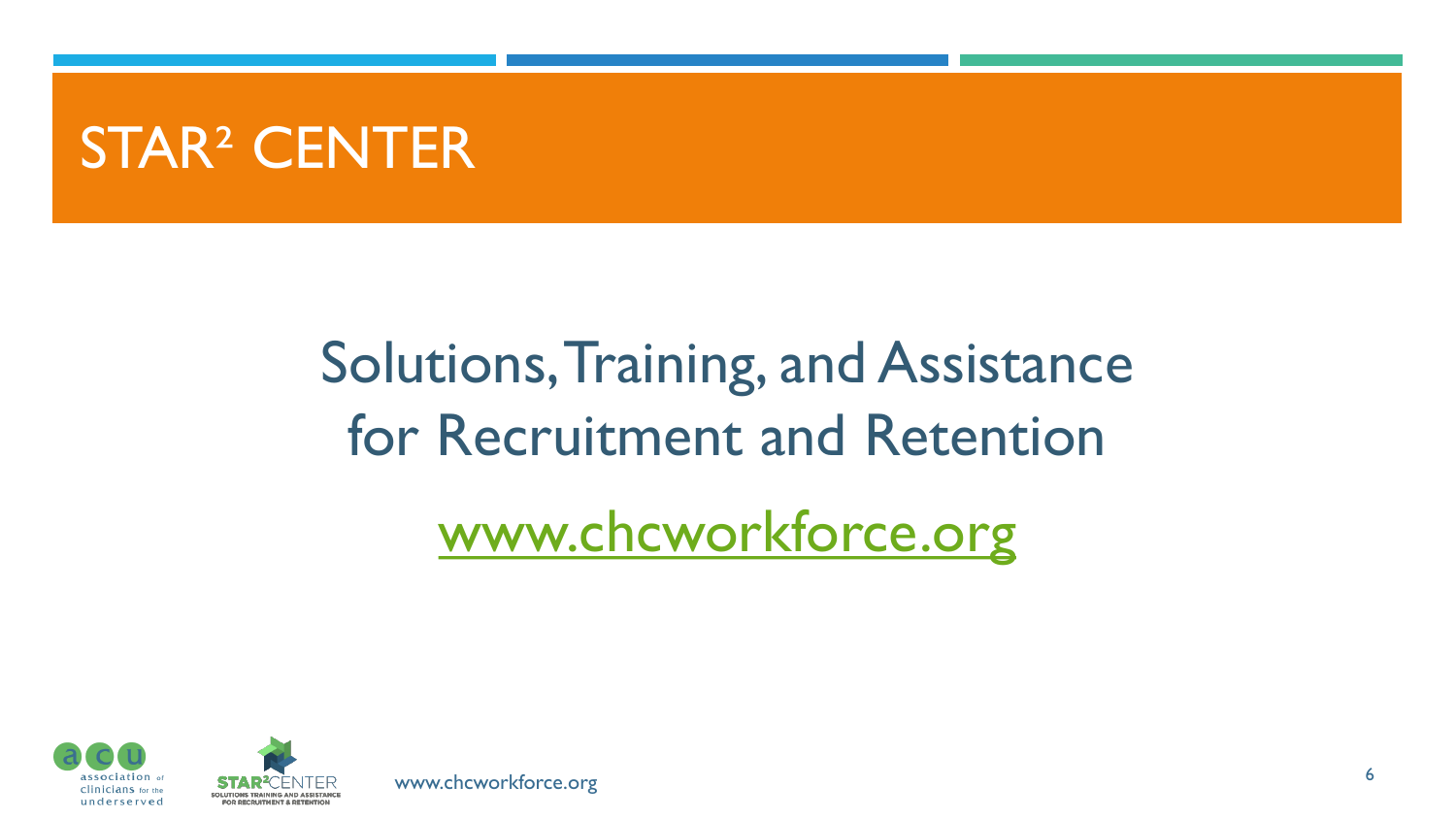# OUR PHILOSOPHY







www.chcworkforce.org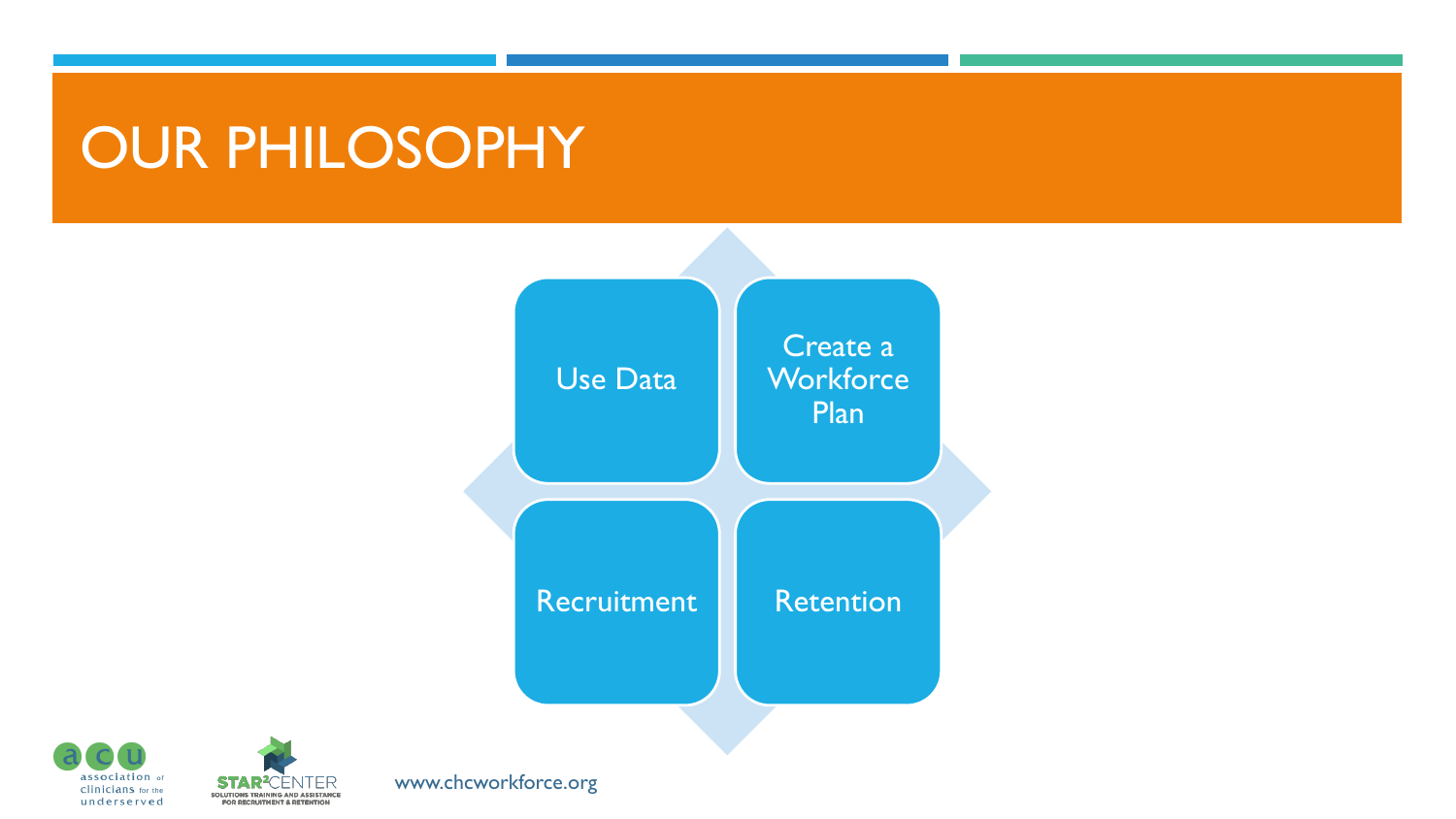# HOW DO WE GET WHERE WE'RE GOING?

➢How many of what kinds of staff do you need and when do you need them?

# ➢What do you need to get and keep those staff?



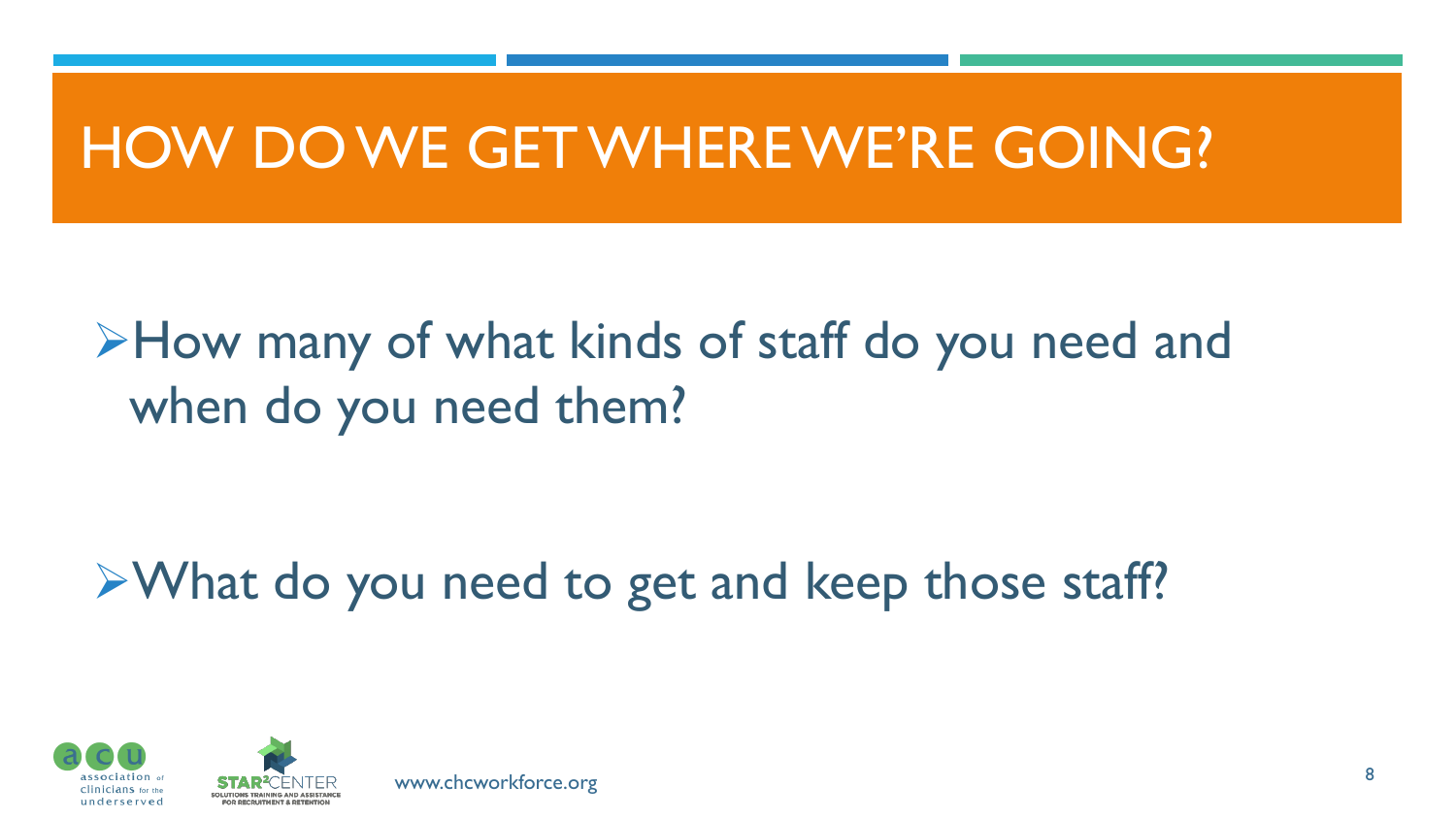# **RESOURCES**



#### **NOW OFFERING BUNDLES**

#### **INSTRUCTIONS**

STAR<sup>2</sup> Center staff have compiled Resource Bundles based on common recruitment and retention issues.

Make a selection from one or both of the drop-down menus and click 'submit' to review the resources that are included in the categories you selected. Alternatively you can "select All' to view a complete list of STAR<sup>2</sup> Center resources

SEE ALL



| <b>Best Practices</b>                                      | <b>Self-Assessment Tool</b>                       | Data Profile User Guide                           |
|------------------------------------------------------------|---------------------------------------------------|---------------------------------------------------|
| Add your own Best Practice example to our                  | This self-assessment tool from the Association of | The STAR <sup>2</sup> Center released individual  |
| <b>Resource Center! Fill out this form with details of</b> | Clinicians for the Underserved will help you      | recruitment & retention data profiles to the      |
| something your Health Center has done well to              | identify your workforce challenges and offer      | nation's community health centers. This user      |
| help others who may be facing similar workforce            | strategies that may improve your success with     | guide serves as a companion to the confidential   |
| challenges.                                                | provider recruitment and retention.               | profiles and offers data description and national |
|                                                            |                                                   | <b>benchmarks</b>                                 |

- **Data Profiles**
- **Self-Assessment Tool**
- **R&R Plan Template**
- **Financial Impact Tool**
- Self-Paced Courses
- **Newsletter**



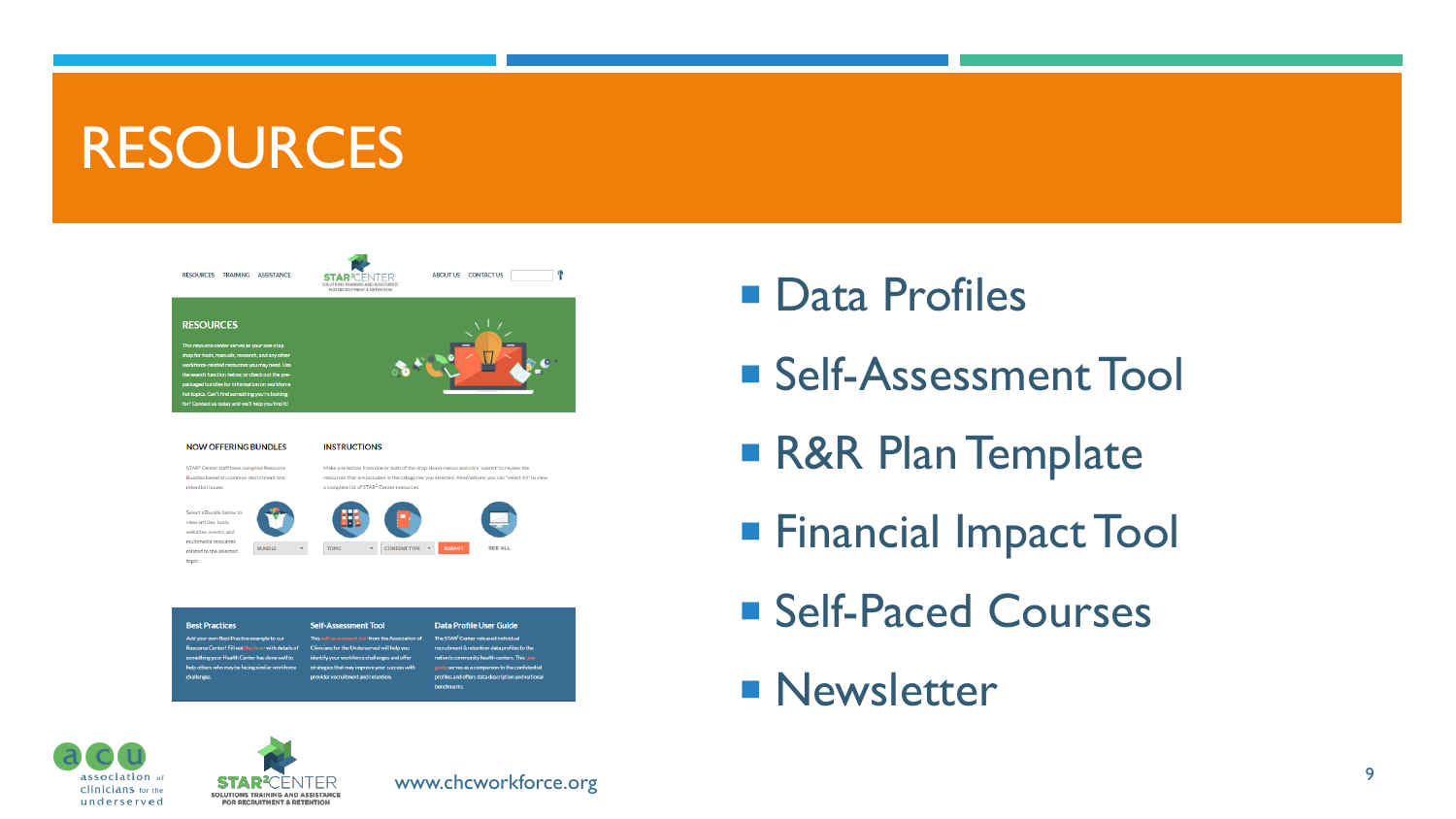|                                                                                                            | <b>STAR<sup>2</sup>CENTER</b>                                                                                                                                                                         |                | Health Center Recruitment and Retention Data Summary<br>HOCS000000: GENERIC HEALTH CENTER, INC.<br>10 MAIN ST   ANYTOWN, USA 12345 |                                       |  |  |
|------------------------------------------------------------------------------------------------------------|-------------------------------------------------------------------------------------------------------------------------------------------------------------------------------------------------------|----------------|------------------------------------------------------------------------------------------------------------------------------------|---------------------------------------|--|--|
| <b>Descriptive Attributes</b>                                                                              |                                                                                                                                                                                                       |                |                                                                                                                                    |                                       |  |  |
|                                                                                                            | <b>Health Center Organization</b><br><b>Service Area</b>                                                                                                                                              |                |                                                                                                                                    |                                       |  |  |
| Number of Sites                                                                                            |                                                                                                                                                                                                       | $\overline{4}$ | FOHC Uninsured Penetration                                                                                                         | 51%                                   |  |  |
|                                                                                                            | Medical Users<br>8,921<br>% Non-Patient Service Revenue<br>70%<br>Special Pop Focus (majority of patients)?<br>No                                                                                     |                | <b>FOHC Medicaid Penetration</b>                                                                                                   | 29%<br>13<br>153,434<br>84,849<br>31% |  |  |
|                                                                                                            |                                                                                                                                                                                                       |                | # Grantees serving area                                                                                                            |                                       |  |  |
|                                                                                                            |                                                                                                                                                                                                       |                | Total Pop in SA                                                                                                                    |                                       |  |  |
| Any Grant Conditions?<br>EHR Installed/In-Use?<br>PCMH Recognition?<br>Grantee Medical HPSA Score<br>CHC V |                                                                                                                                                                                                       | No             | Total Low Income Pop in SA                                                                                                         |                                       |  |  |
|                                                                                                            |                                                                                                                                                                                                       | Yes            | % Medicaid Pop                                                                                                                     |                                       |  |  |
|                                                                                                            |                                                                                                                                                                                                       | No             | % Uninsured Pop                                                                                                                    | 15%                                   |  |  |
|                                                                                                            |                                                                                                                                                                                                       | 18<br>Urban    | % Low Income Pop                                                                                                                   | 55%<br>O%                             |  |  |
|                                                                                                            | мнс Г<br>HO<br>PH                                                                                                                                                                                     |                | % of S.A. pop covered by a PC HPSA                                                                                                 |                                       |  |  |
|                                                                                                            | <b>Elset for Service Area statu)</b><br>Other Area Served<br>Curriculum Polis Intrin Pa                                                                                                               |                |                                                                                                                                    |                                       |  |  |
| Hea                                                                                                        | <b>Results Table Rey</b><br>Drg. Or Service Area Value<br>to be done states for an<br>is and Regard He<br>1) NHSC MD,DO Placement / Current MD Staff<br>2) NHSC NP, PA, CNM Placement / Current Staff | 0%<br>0%       | 6) NHSC Dentist Placement / Current Staff FTE<br>7) NHSC Dentist Vacancy / Current Staff FTE                                       | 0%<br>0%                              |  |  |
| 臣                                                                                                          | 3) NHSC MD,DO Vacancy / Current MD Staff                                                                                                                                                              | $0\%$          | 8) NHSC Psych,LCSW Placement / Staff FTE                                                                                           | $0\%$                                 |  |  |
|                                                                                                            | 4) NHSC NP, PA, CNM Vacancy / Current Staff                                                                                                                                                           | 0%             | 9) NHSC Psych, LCSW Vacancy / Current Staff FTE                                                                                    | 0%                                    |  |  |
| Center                                                                                                     | 5) Ratio of Avg. Pay per Med FTE to MGMA mix                                                                                                                                                          | 89%            | 10) Language Focus (% Best Served nonEnglish)                                                                                      | 0%                                    |  |  |
|                                                                                                            | 1) Primary Care MD/DOs per 100k Pop                                                                                                                                                                   | 33             | 11) 4 Year Avg Profit/Loss (as % Expenses)<br>4) Dentists per 100k Pop                                                             | $-7%$<br>21                           |  |  |
|                                                                                                            | 2) % Non-MD providers (wgt by productivity)                                                                                                                                                           | 29%            |                                                                                                                                    |                                       |  |  |
| Service<br>Area                                                                                            | 3) Specialist MD/DOs per 100k Pop                                                                                                                                                                     | 144            | 5) Population Density (pop/sq.mile)<br>6) % Limited English Proficiency                                                            | 6%                                    |  |  |
|                                                                                                            |                                                                                                                                                                                                       |                |                                                                                                                                    |                                       |  |  |
|                                                                                                            | 1) Months per Senior Admin staff (CEO/CMO)                                                                                                                                                            |                | 9) Year-end Staff Count per FTE - PC MD,DOs<br>50<br>959                                                                           | 3.57<br>1.35                          |  |  |
| <b>II</b>                                                                                                  | 2) Patient Panel per Med provider FTE<br>3) Visits per FTE - PC MD,DO                                                                                                                                 | 2,647          | 10) Year-end Staff Count per FTE - PC NP, PA, CNM<br>11) Avg Tenure Months/ Staff Count - PC MD                                    | 54                                    |  |  |
|                                                                                                            | 4) Ratio of Visits per PC Team FTE to MGMA mix                                                                                                                                                        | 99%            | 12) Avg Tenure Months/ Staff Count-NP, PA, CNM                                                                                     | 68                                    |  |  |
| lealth                                                                                                     | 5) % NonPhysician providers (of Med prov. FTE)                                                                                                                                                        |                | 13) Clinical Quality - Diabetes (HbA1c<8%)<br>60%                                                                                  | 28%                                   |  |  |
|                                                                                                            | 6) Primary Care Clinical Support Ratio                                                                                                                                                                |                | 14) Clinical Quality - Hypertension (controlled)<br>1.58                                                                           | 43%                                   |  |  |
| Center                                                                                                     | 7) Admin Support Ratio - Medical                                                                                                                                                                      |                | 15) Year-end staff individuals per FTE-Dentists<br>1.57                                                                            | 2.42                                  |  |  |
| Recruitment<br>Retentior                                                                                   | 8) Dental Clinical Support Ratio                                                                                                                                                                      |                | 1.58<br>16) Year-end Psychiatrist, Psychologist per FTE                                                                            | 17,925                                |  |  |
|                                                                                                            | 1) Violent crime rate per 100k Pop                                                                                                                                                                    |                | 17) Year-end LCSW per FTE<br>2) % Pop with Non-Medical Use of Pain Meds                                                            | 0.97<br>3.1%                          |  |  |

### **Health Center Recruitment and Retention Trend Summary** (compared to prior year profile)

### HOCS000000: GENERIC HEALTH CENTER, INC.

|             | <b>Trend Measure</b>                              | <b>Prior Year</b>   | <b>Current Year</b> | <b>Trend</b> | Trend % (of PY) |
|-------------|---------------------------------------------------|---------------------|---------------------|--------------|-----------------|
|             | 1) NHSC MD.DO Placement / Current MD Staff        | 27%                 | 18%                 | $-9%$        | $-34%$          |
|             | 2) NHSC NP, PA, CNM Placement / Current Staff     | 29%                 | 33%                 | 4%           | 14%             |
|             | 3) NHSC MD,DO Vacancy / Current MD Staff          | 18%                 | 3%                  | $-16%$       | $-86%$          |
|             | 4) NHSC NP, PA, CNM Vacancy / Current Staff       | 22%                 | 0%                  | $-22%$       | $-100%$         |
|             | 5) Ratio of Avg. Pay per Med FTE to MGMA mix      | 94%                 | 92%                 | $-2%$        | $-2%$           |
| Recruitment | 6) NHSC Dentist Placement / Current Staff FTE     | 11%                 | 31%                 | 21%          | 191%            |
|             | 7) NHSC Dentist Vacancy / Current Staff FTE       | 16%                 | 0%                  | $-16%$       | $-100%$         |
|             | 8) NHSC Psych.LCSW Placement / Staff FTE          | <b>Not Included</b> | 0%                  |              | N/A             |
|             | 9) NHSC Psych, LCSW Vacancy / Current Staff FTE   | 77%                 | 0%                  | $-77%$       | $-100%$         |
|             | 10) Language Focus (% Best Served nonEnglish)     | 22%                 | 21%                 | $-196$       | $-3%$           |
|             | 11) 4 Year Avg Profit/Loss (as % Expenses)        | 4%                  | 3%                  | 0%           | $-13%$          |
|             | 1) Months per Senior Admin staff (CEO/CMO)        | 318                 | 280                 | -37          | $-12%$          |
|             | 2) Patient Panel per Med provider FTE             | 710                 | 724                 | 14           | 2%              |
|             | 3) Visits per FTE - PC MD,DO                      | 2,776               | 2,745               | $-31$        | $-1%$           |
|             | 4) Ratio of Visits per PC Team FTE to MGMA mix    | 96%                 | 91%                 | -5%          | -5%             |
|             | 5) % NonPhysician providers (of Med prov. FTE)    | 39%                 | 42%                 | 3%           | 9%              |
|             | 6) Primary Care Clinical Support Ratio            | 2.26                | 2.23                | $-0.03$      | $-1%$           |
|             | 7) Admin Support Ratio - Medical                  | 0.99                | 1.01                | 0.03         | 3%              |
| Retention   | 8) Dental Clinical Support Ratio                  | 1.12                | 1.16                | 0.05         | 4%              |
|             | 9) Year-end Staff Count per FTE - PC MD,DOs       | 1.18                | 1.28                | 0.10         | 8%              |
|             | 10) Year-end Staff Count per FTE - PC NP,PA,CNM   | 1.37                | 1.17                | $-0.20$      | $-14%$          |
|             | 11) Avg Tenure Months/ Staff Count - PC MD        | 59                  | 70                  | 11           | 19%             |
|             | 12) Avg Tenure Months/ Staff Count - NP, PA, CNM  | 40                  | 44                  | з            | 8%              |
|             | 13) Clinical Quality - Diabetes (HbA1c<8%)        | 50%                 | 47%                 | -3%          | $-7%$           |
|             | 14) Clinical Quality - Hypertension (controlled)  | 54%                 | 63%                 | 9%           | 17%             |
|             | 15) Year-end staff individuals per FTE - Dentists | 0.97                | 1.05                | 0.08         | 8%              |
|             | 16) Year-end Psychiatrist, Psychologist per FTE   | 0.87                | 1.16                | 0.29         | 33%             |
|             | 17) Year-end LCSW per FTE                         | 2.84                | 1.39                | $-1.45$      | $-51%$          |

#### What Now?

#### . Review profile and note any blue flagged data points as potential areas of interest.

- . Access the Profile User Guide and Data Point Bundle in the Resource Center for more details on specific data points and what they mean.
- . Review the blue flagged data points and supplementary materials with your workforce team to unpack the numbers and identify specific issues to improve your workforce program.
- Contact STAR<sup>2</sup> Center staff to further discuss your profile and/or schedule Technical Assistance. o info@chcworkforce.org or (844)ACU-HIRE
- . Search the STAR2 Center website (www.chcworkforce.org) for tools and training related to your specific workforce issues



FOR RECRUITMENT & RETENTION

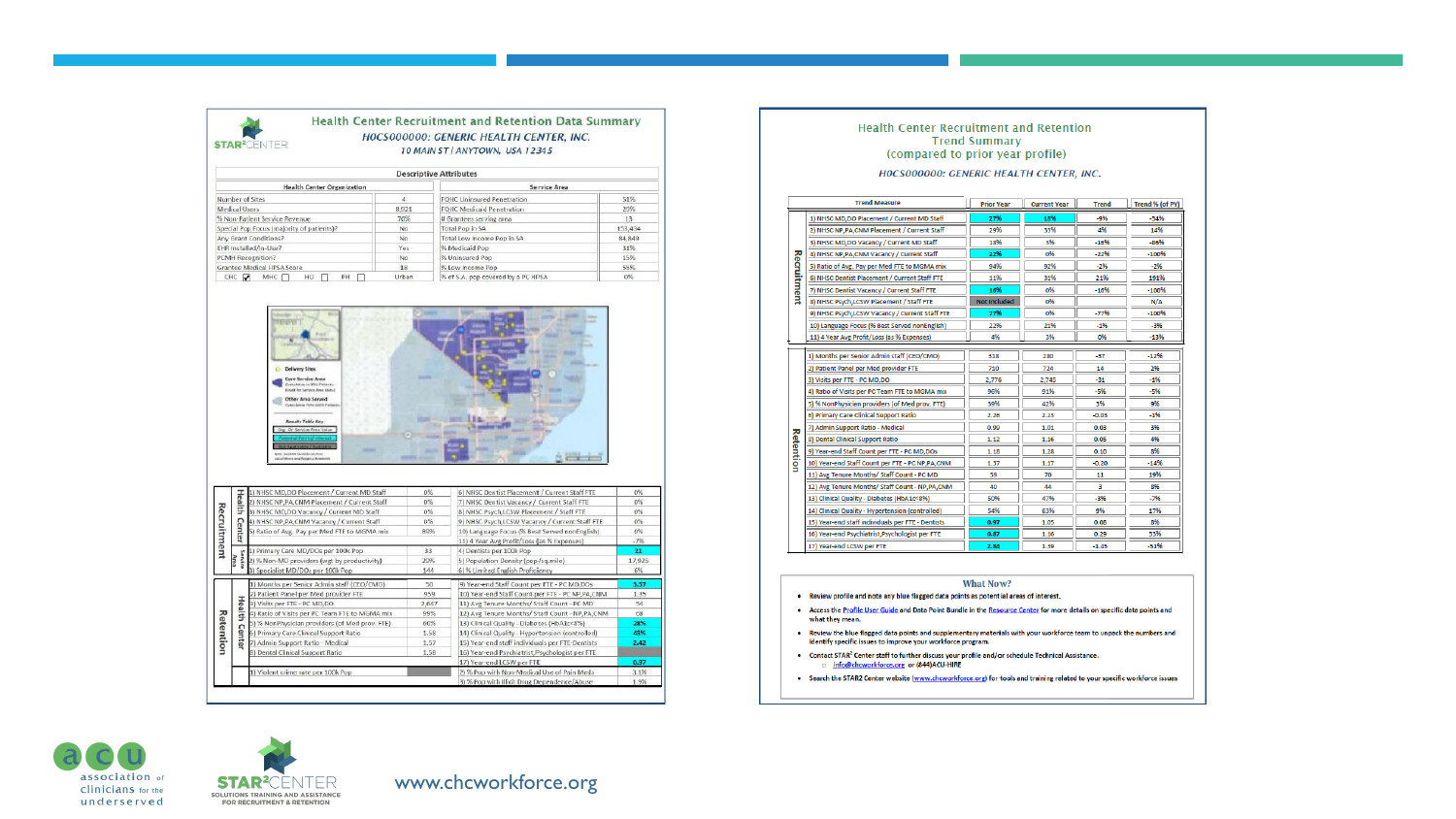# SELF-ASSESSMENT TOOL

■ Designed to help identify strategies to assist you with your recruitment and retention efforts



<http://chcworkforce.org/acu-self-assessment-tool>





**FOR RECRUITMENT & RETENTION**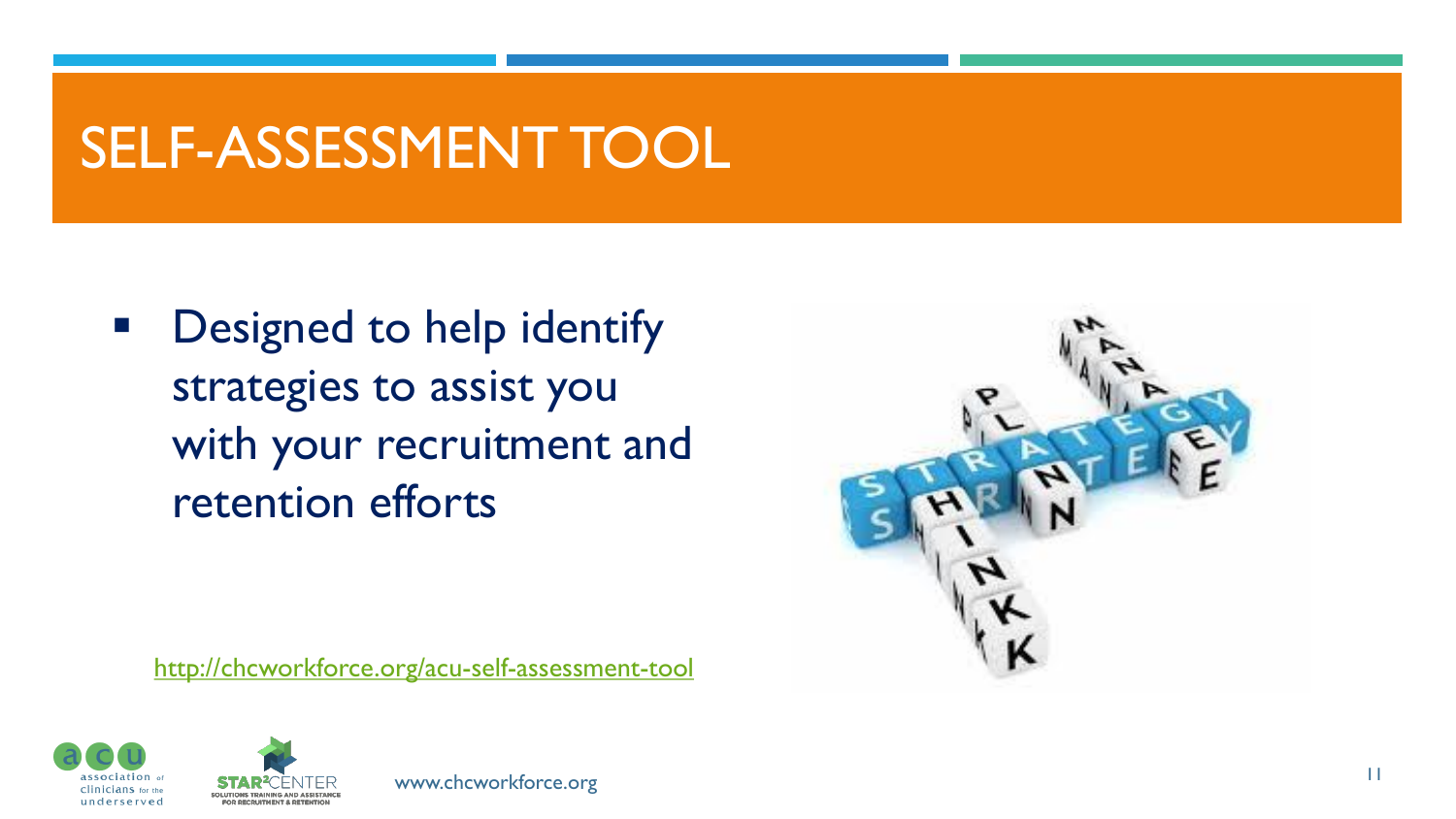# Health Center Provider Retention & Recruitment Plan Tools



underserved

FOR RECRUITMENT & RETENTION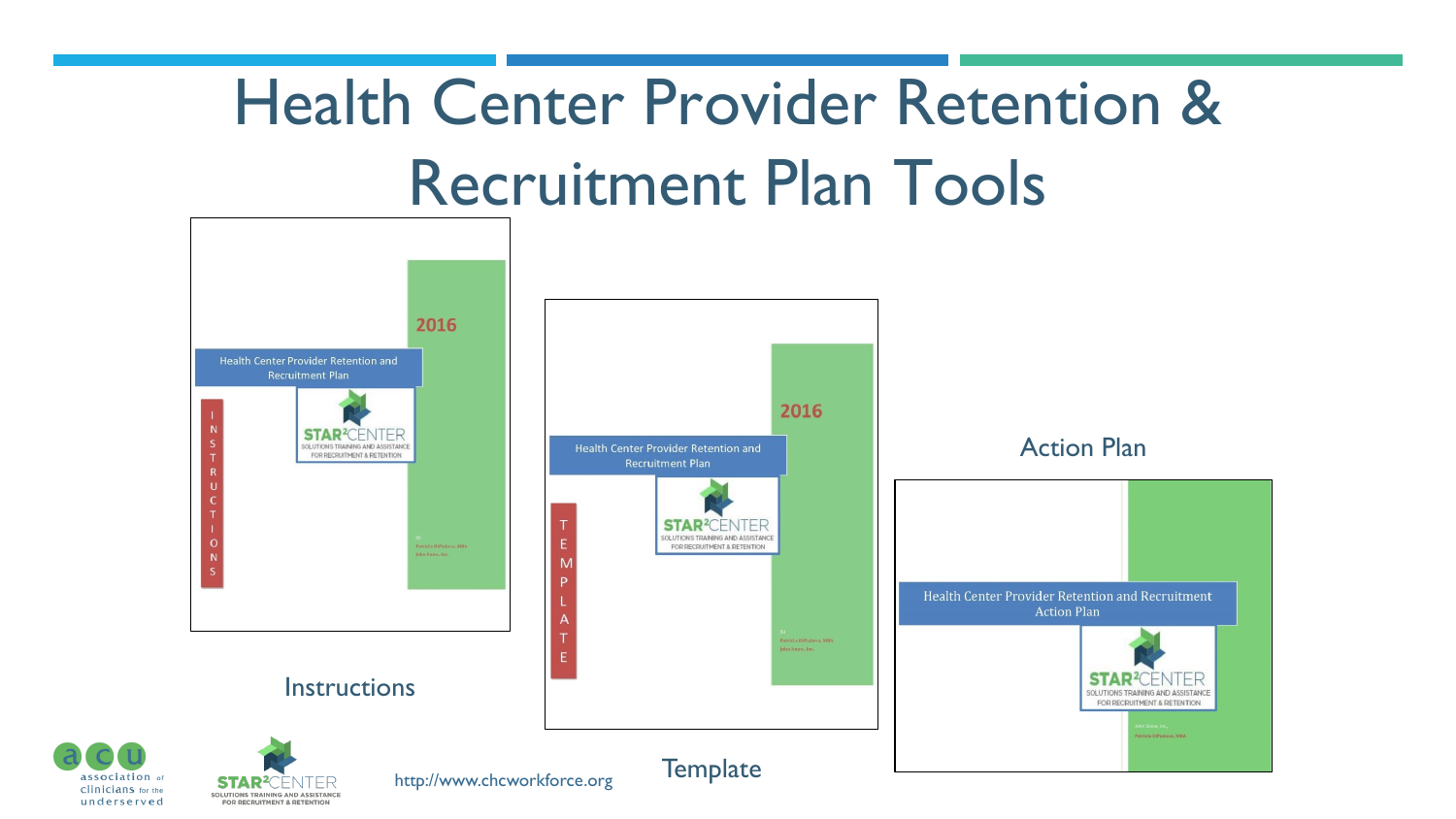### **STAR<sup>2</sup> CENTER RECRUITMENT & RETENTION PLAN TOOLS**

Purpose:

Assist health centers in developing a written Retention and Recruitment plan. The Retention and Recruitment Plan Template provides a structure and thought process for improving retention and recruitment practices.

<http://www.chcworkforce.org/acu-health-center-provider-retention-and-recruitment-plan-template>

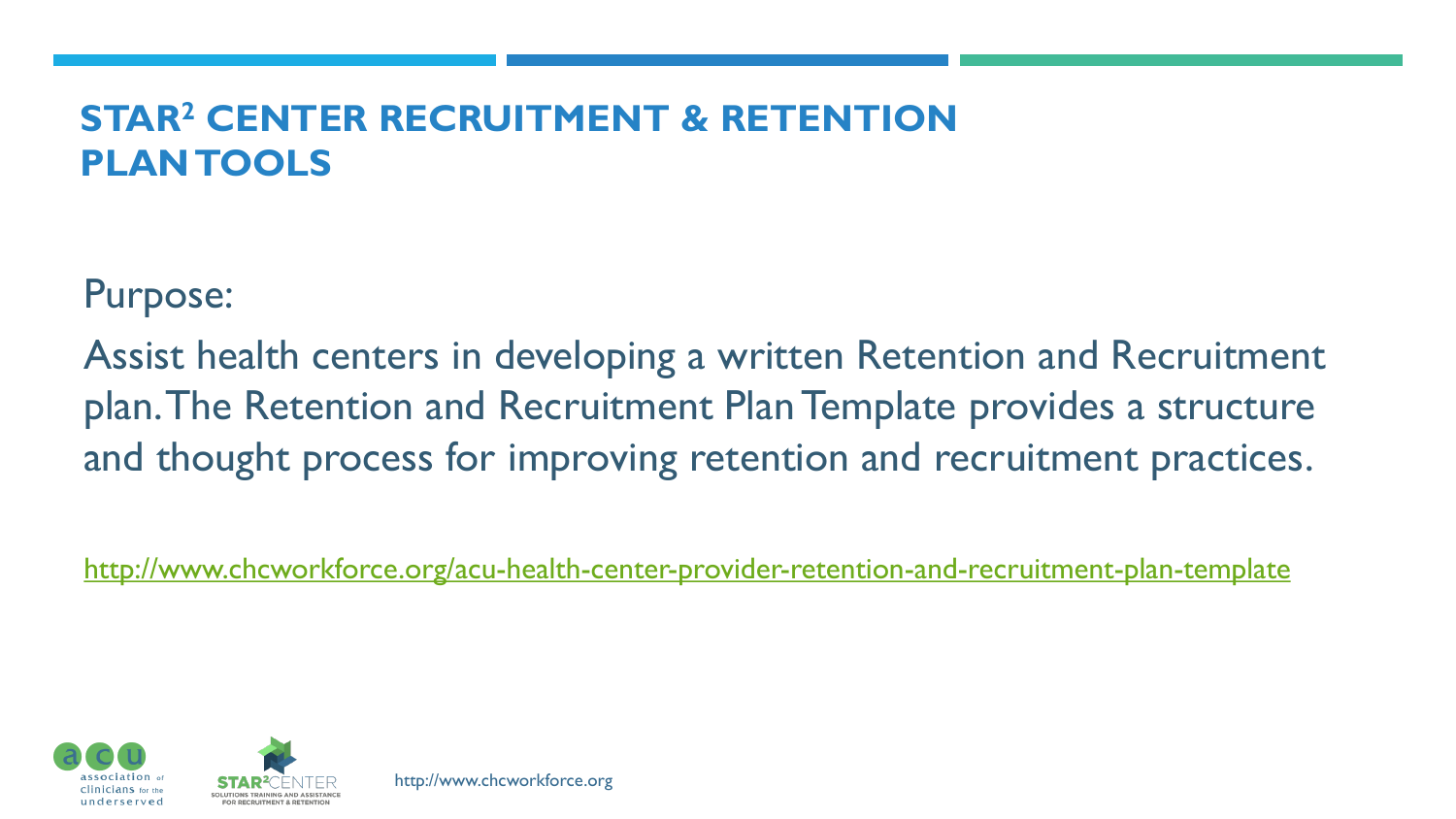### ASSOCIATION OF CLINICIANS FOR THE UNDERSERVED

# Recruitment Resources





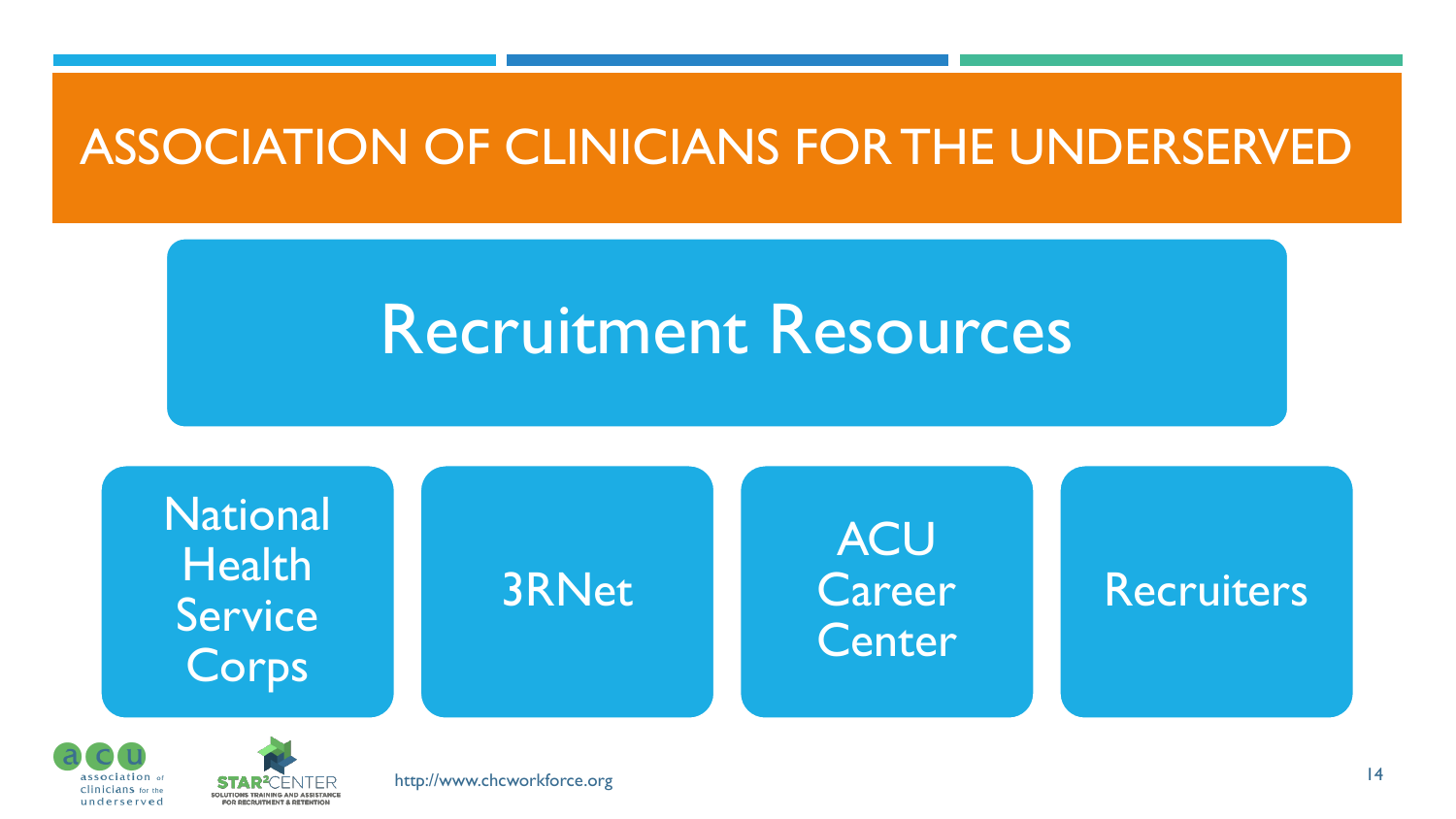



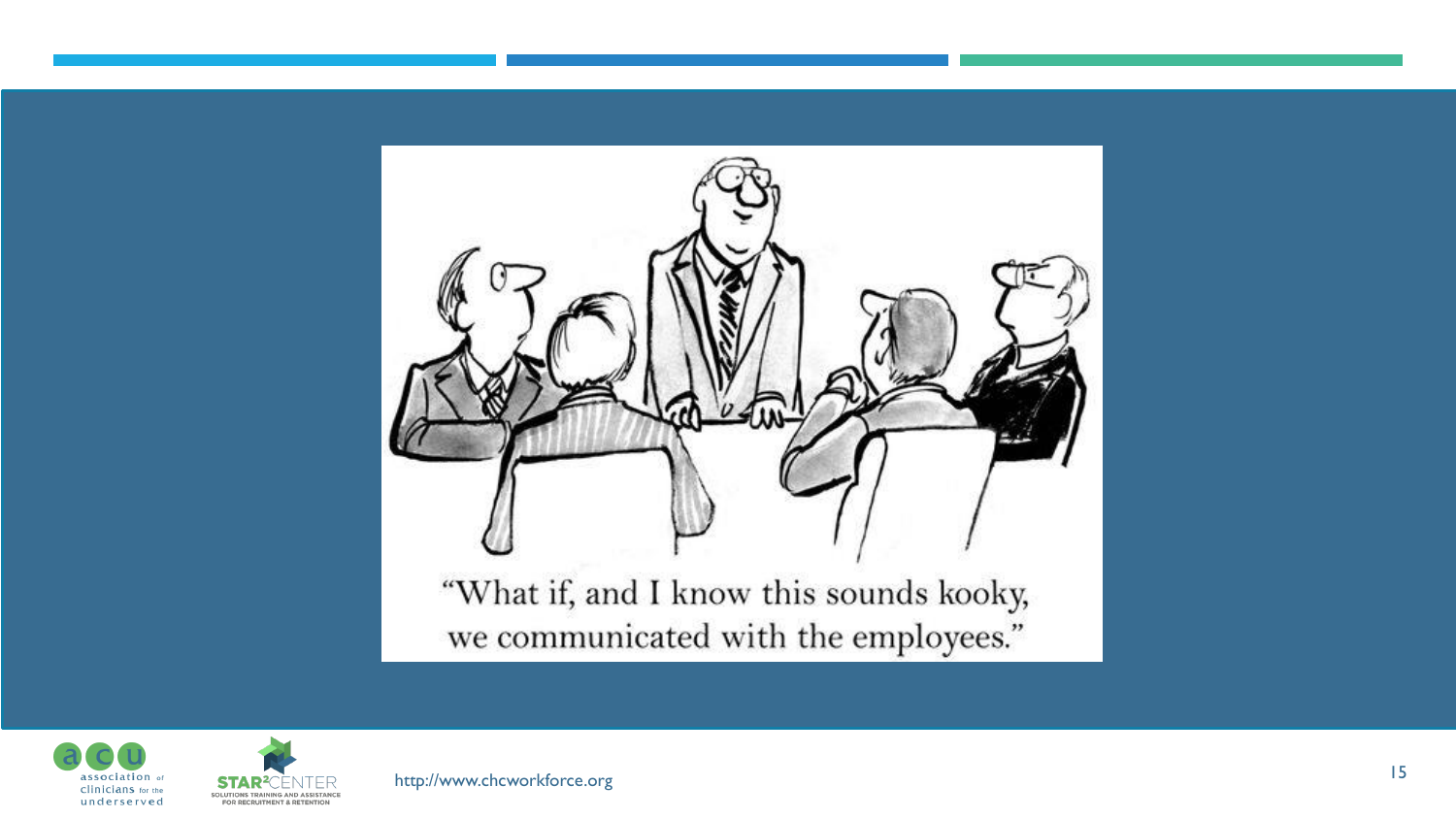# STAY INTERVIEWS



- Weekly-Monthly Check-Ins
- **Not's energizing you?**
- **No. 3 Manual What's challenging you?**
- **Not Would you like to share?**
- **Notaille 1 Million View Manuel Million Strate:**



SOLUTIONS TRAINING AND ASSISTANC

**EOP RECRUITMENT & RETENTION**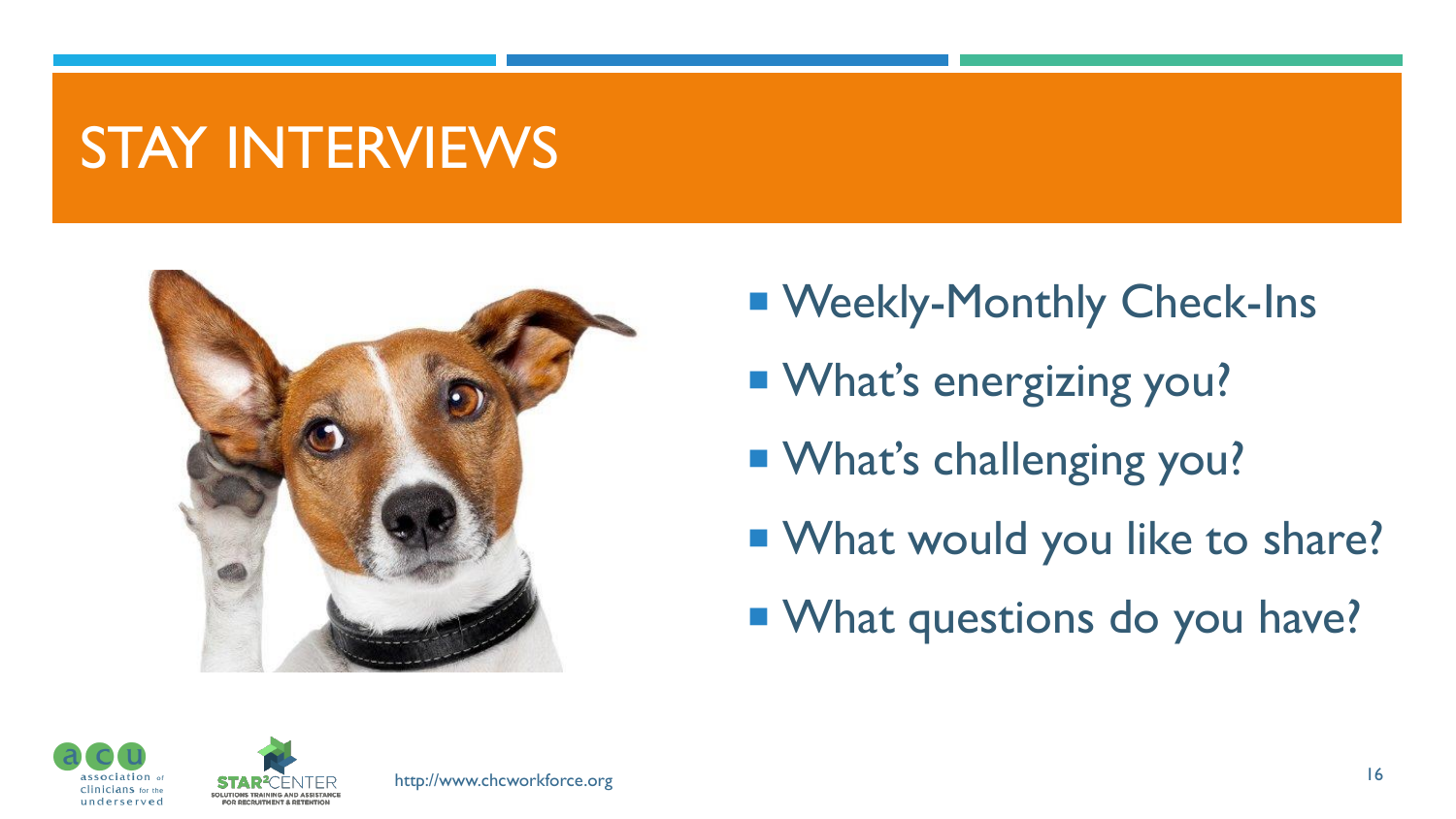# FINANCIAL ASSESSMENT TOOL



## ■ Determine actual cost of provider turnover

[http://chcworkforce.org/star%C2%B2-center-financial](http://chcworkforce.org/star%C2%B2-center-financial-assessment-tool)assessment-tool





http://www.chcworkforce.org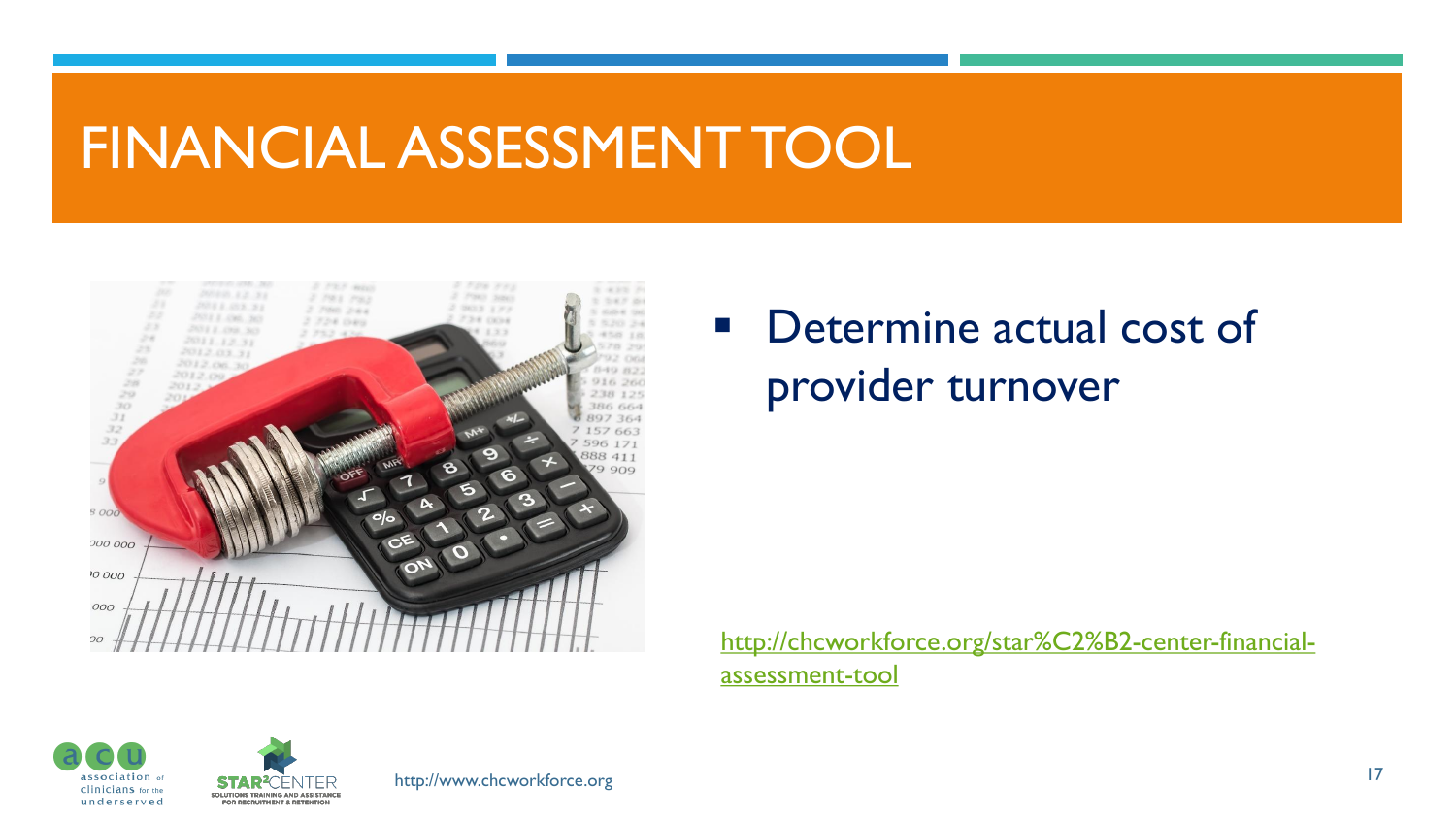# SELF-PACED COURSES



- 4 Courses Currently -More on the Way!
- **101-level Courses**
- 30 Minutes Each
- **Anytime, Anywhere!**

<https://chcworkforce.elearning247.com/>



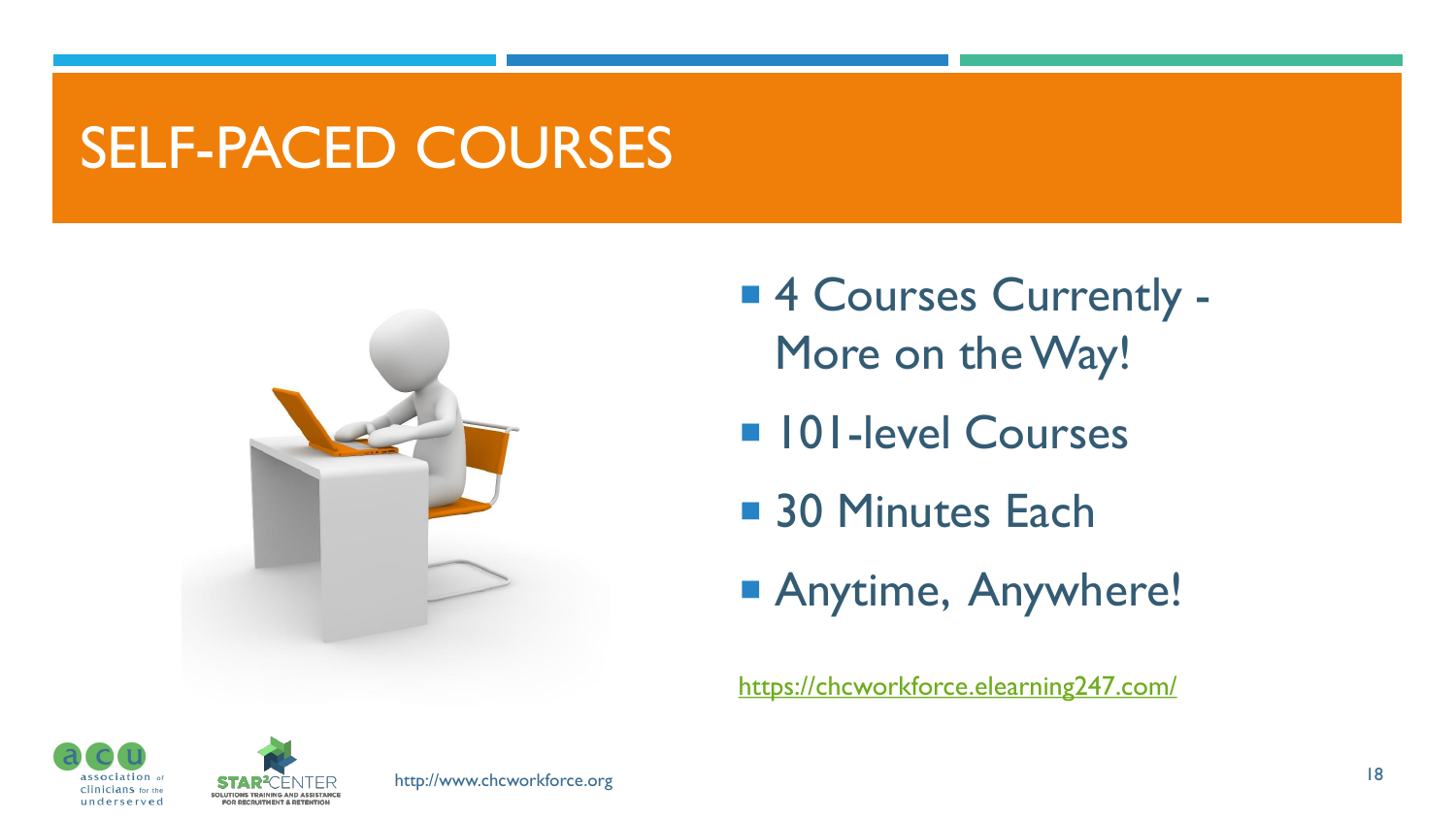# SPRING STAR² CENTER HIGHLIGHTS

## **Learning Collaboratives**

## **Clinician** Burnout Webinar Series

Onsite TA Sessions



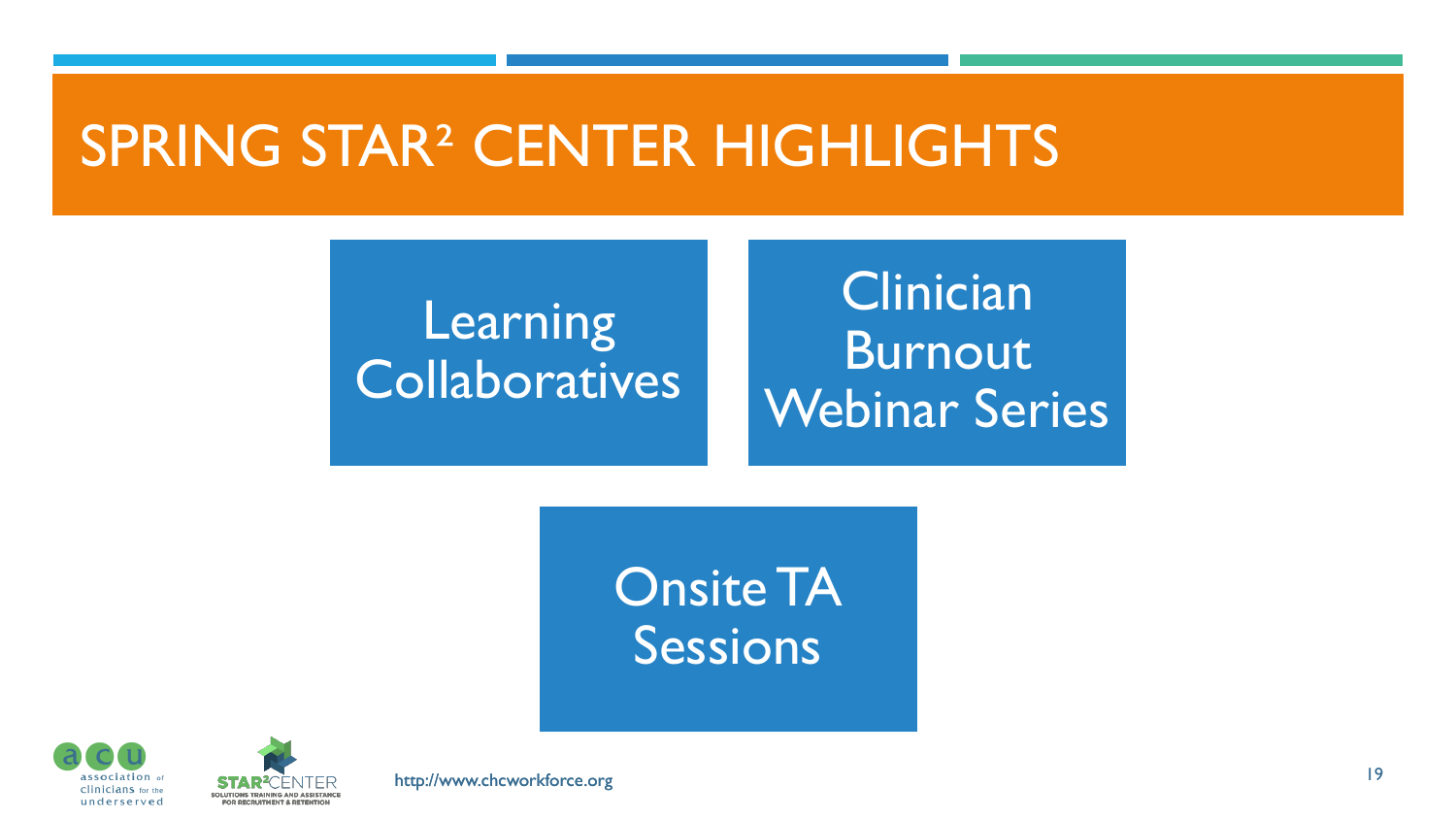## ON-SITE TECHNICAL ASSISTANCE SESSION GOALS





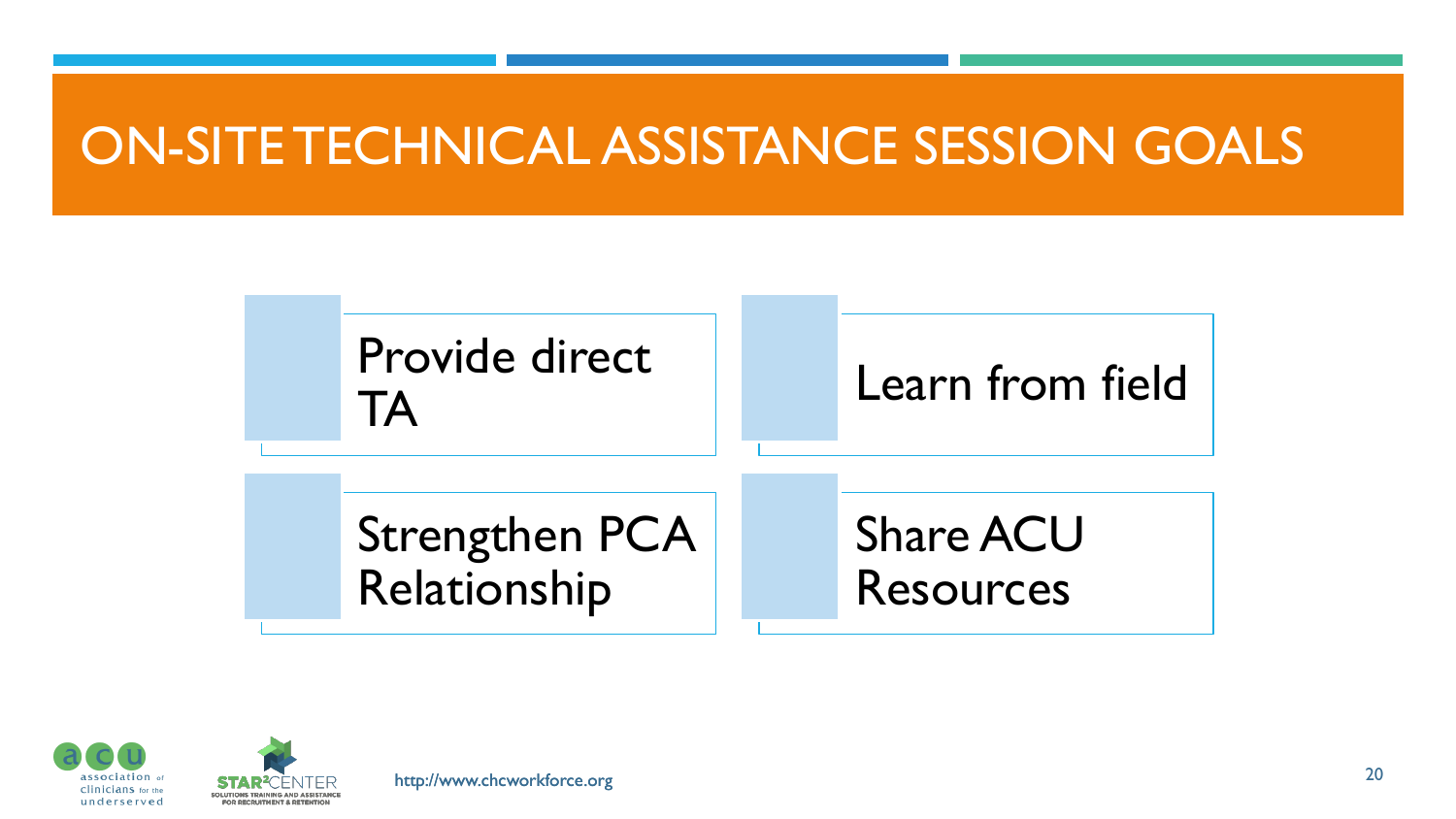# NEWSLETTER

**SOLUTIONS TRAINING AND ASSISTANCE** 

**EOP PECPLIITMENT & PETENTION** 

### Sign up to stay current on our latest tools and resources!



https://visitor.r20.constantcontact.com/manage/optin?v=001mviBI9VtTvI9luQrjUW5eSQw2QxiLefWsj V3ZiaDkUK|pv5blxNy8594vwYus-xz|vLQ90Z7fdN-g4B|zFKD84hYX7Qj|BHe\_wPLW0Knvmk%3D